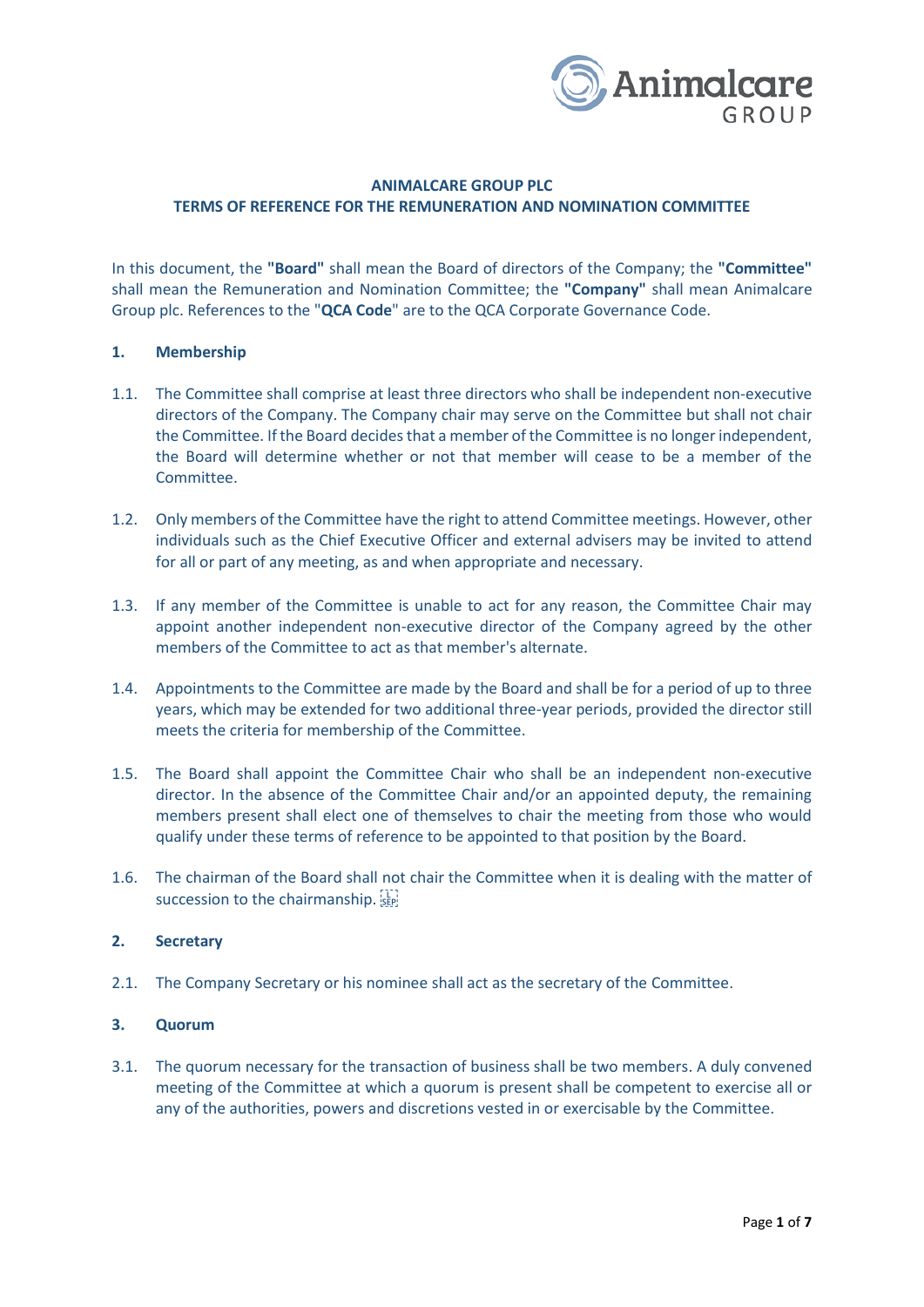

## **4. Frequency of meetings**

4.1. The Committee shall meet at least twice a year and otherwise as required.

### **5. Notice of meetings**

- 5.1. Meetings of the Committee shall be called by the secretary of the Committee at the request of the Committee Chair or any member thereof.
- 5.2. Unless otherwise agreed, notice of each meeting confirming the venue, time and date, together with an agenda of items to be discussed and supporting papers, shall be forwarded to each member of the Committee and any other person required to attend not later than two working days prior to the date of the meeting or such other reasonable time considered appropriate preparation for the business of the meeting.

### **6. Meetings by Telephone and other Electronic Means**

- 6.1. A meeting of the members of the Committee may consist of a conference between Committee members some or all of whom are in different places provided that each Committee member may participate in the business of the meeting whether directly, by telephone or by any other electronic means which enables him:
	- a) to hear each of the other participating Committee members addressing the meeting; and
	- b) if he so wishes, to address all of the other participating Committee members simultaneously.
- 6.2. A quorum is deemed to be present if at least the number of Committee members required to form a quorum may participate in the manner specified in paragraph 3 above in the business of the meeting.
- 6.3. A Committee meeting held in the manner specified in paragraph 6.1 above is deemed to take place at the place where the largest group of participating Committee members is assembled or, if no such group is readily identifiable, at the place from where the chair of the meeting participates.

#### **7. Minutes of meetings**

- 7.1. The secretary or his nominee shall minute the proceedings and resolutions of all Committee meetings, including the names of those present and in attendance.
- 7.2. Draft minutes of Committee meetings shall be circulated promptly to all members of the Committee. Once approved, minutes should be circulated to all members of the Board unless in the opinion of the Committee Chair, it would be inappropriate to do so.

## **8. Annual General Meeting**

8.1. The Committee Chair should attend the annual general meeting to answer any shareholder questions on the Committee's activities.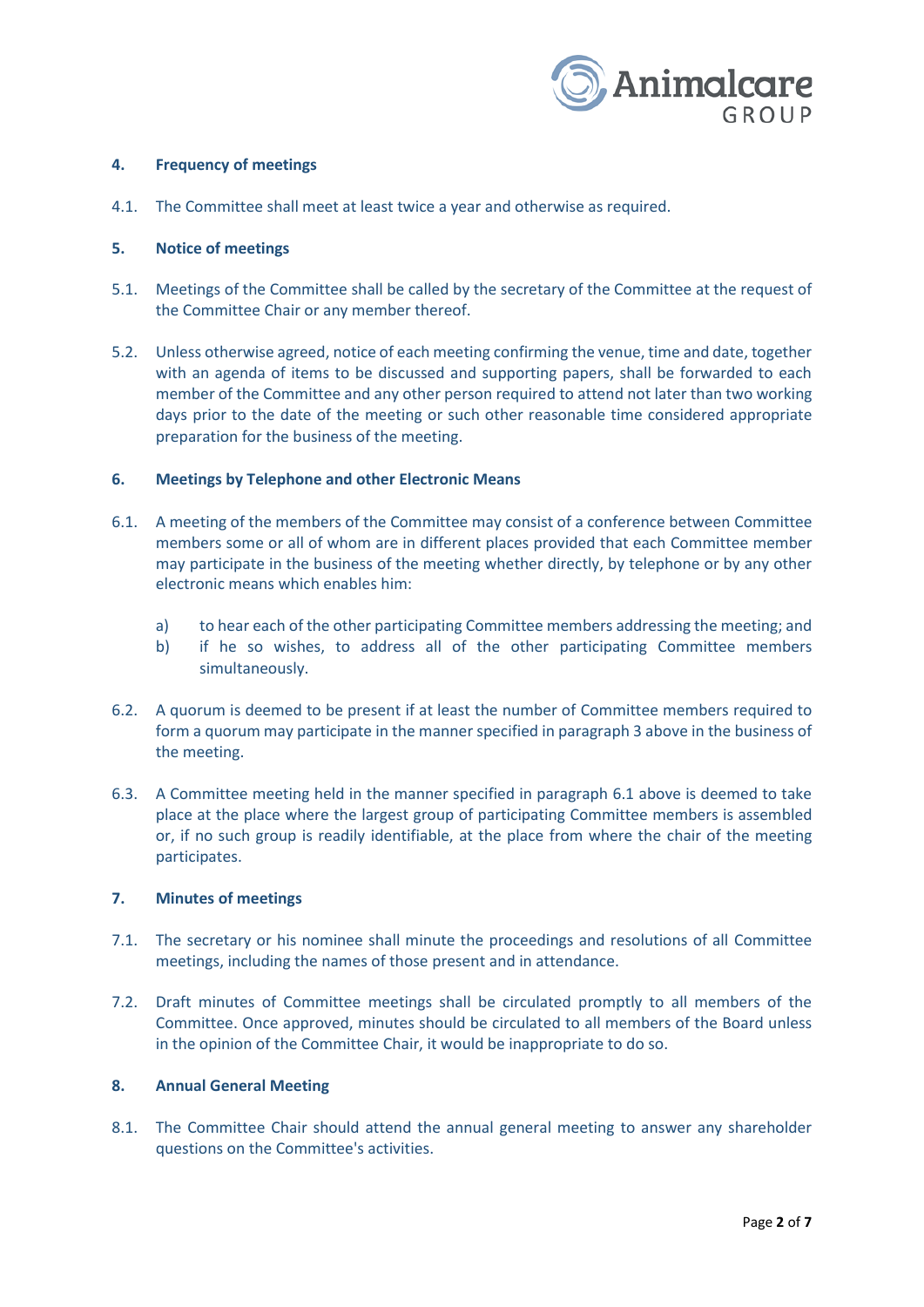

8.2.

# **9. Duties**

- 9.1. The Committee should carry out the duties below for Animalcare Group plc, Animalcare Limited and the group as a whole, as appropriate.
- *9.2 Remuneration:*

The Committee shall:

- a) have responsibility for setting the remuneration policy for all executive directors and the Company chair, including pension rights and any compensation payments. The Board itself or, when required by the Articles of Association, the shareholders should determine the remuneration of the non-executive directors within the limits set in the Articles of Association. No director or senior manager shall be involved in any decisions as to his or her own remuneration;
- b) recommend and monitor the level and structure of remuneration for senior management.
- c) In determining such policy, take into account all factors which it deems necessary including relevant legal and regulatory requirements, the provisions and recommendations of the Quoted Companies Alliance (the "**QCA**") Corporate Governance Code for Small and Mid-size Quoted Companies (the "**QCA Code**") and associated guidance. The objective of the policy shall be to promote the long-term success of the Company, having regard to views of shareholders and other stakeholders. The remuneration policy should have regard to the risk appetite of the Company and alignment of the Company's strategic long-term goals. A significant proportion of remuneration should be structured so as to link rewards to corporate and individual performance and designed to promote the long-term success of the Company.
- d) when setting remuneration policy for directors, review and have regard to pay and employment conditions across the Company or group, especially when determining annual salary increases.
- e) within the terms of the agreed policy and in consultation with the Company chair and/or chief executive, as appropriate, determine the total individual remuneration package of each executive director, the Company chair and other senior executives including bonuses, incentive payments and share options or other share awards.
- f) review the ongoing appropriateness and relevance of the remuneration policy;
- g) obtain reliable, up-to date information about remuneration in other companies of comparable scale and complexity. To help it fulfil its obligations the Committee shall have full authority to appoint remuneration consultants and to commission or purchase any reports or surveys or information which it deems necessary at the expense of the Company but within any budgetary restraints imposed by the Board;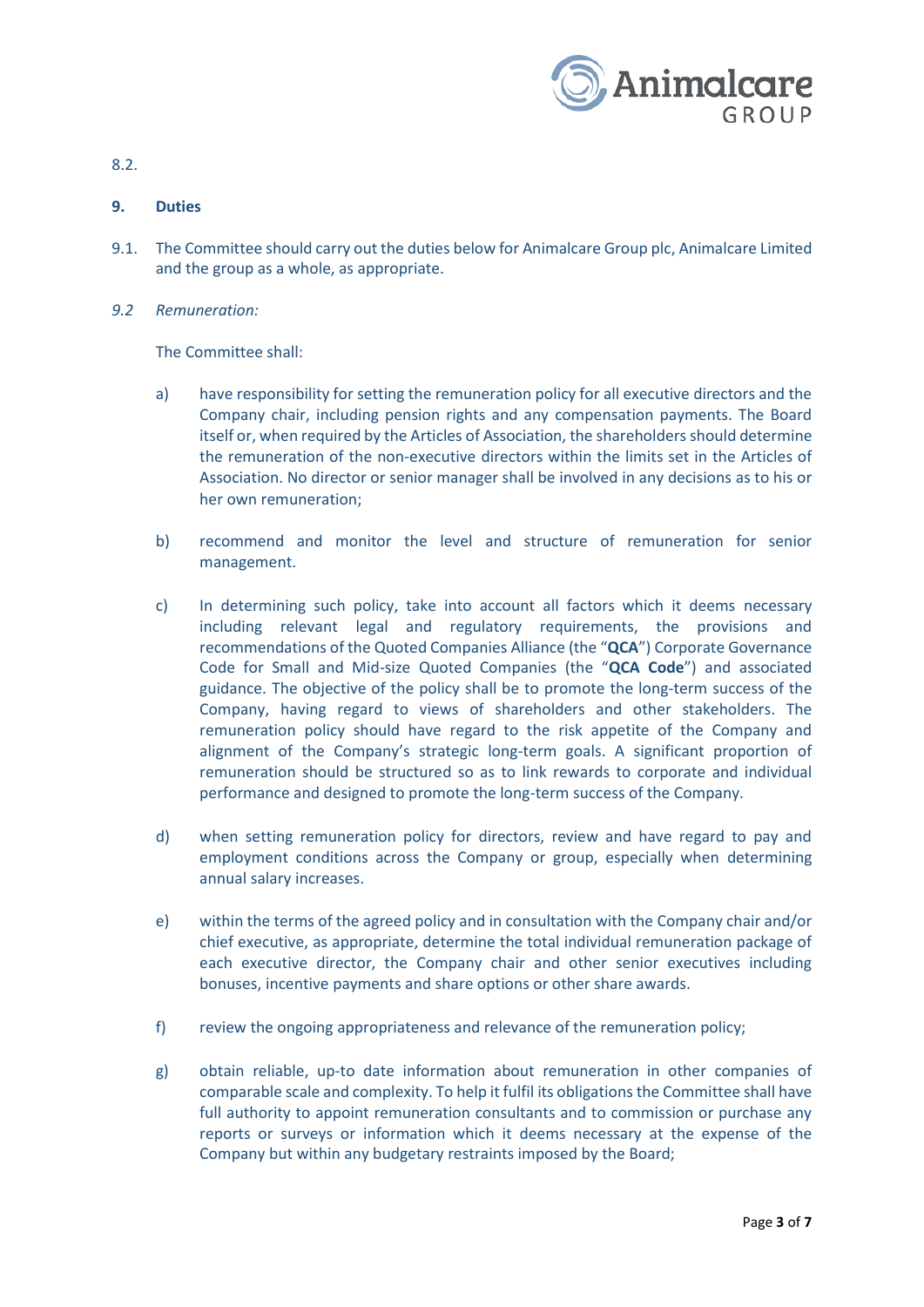

- h) be exclusively responsible for establishing the selection criteria, selecting, appointing and setting the terms of reference for any remuneration consultants who advise the Committee;
- i) approve the design of, and determine targets for, any performance-related pay schemes operated by the Company and approve the total annual payments made under such schemes;
- j) review the design of all share incentive plans for approval by the Board and shareholders and for any such plans, determine each year whether awards will be made, and if so, the overall amount of such awards, the individual awards to executive directors, company secretary and other designated senior executives and the performance targets to be used;
- k) determine the policy for and scope of pension arrangements, for each executive director and other designated senior executives;
- l) ensure that contractual terms on termination and any payments made, are fair to the individual and the Company, that failure is not rewarded and that the duty to mitigate loss is fully recognised;
- m) be aware of and advise on any major changes in employee benefit structures throughout the Group;
- n) agree the policy for authorising claims for expenses from the directors.
- *9.2. Nomination:*

The Committee shall:

- a) regularly review the structure, size and composition (including the skills, knowledge, experience and diversity) of the Board and make recommendations to the Board with regard to any changes necessary;
- b) give full consideration to succession planning for directors and other senior executives in the course of its work, taking into account the challenges and opportunities facing the Company, and the skills and expertise needed on the Board in the future;
- c) keep up to date and fully informed about strategic issues and commercial changes affecting the Company and the market in which it operates;
- d) be responsible for identifying and nominating for the approval of the Board, candidates to fill Board vacancies as and when they arise;
- e) before any appointment is made by the Board, evaluate the balance of skills, knowledge, experience and diversity on the Board, and, in the light of this evaluation prepare a description of the role and capabilities required for a particular appointment. In identifying suitable candidates the Committee shall: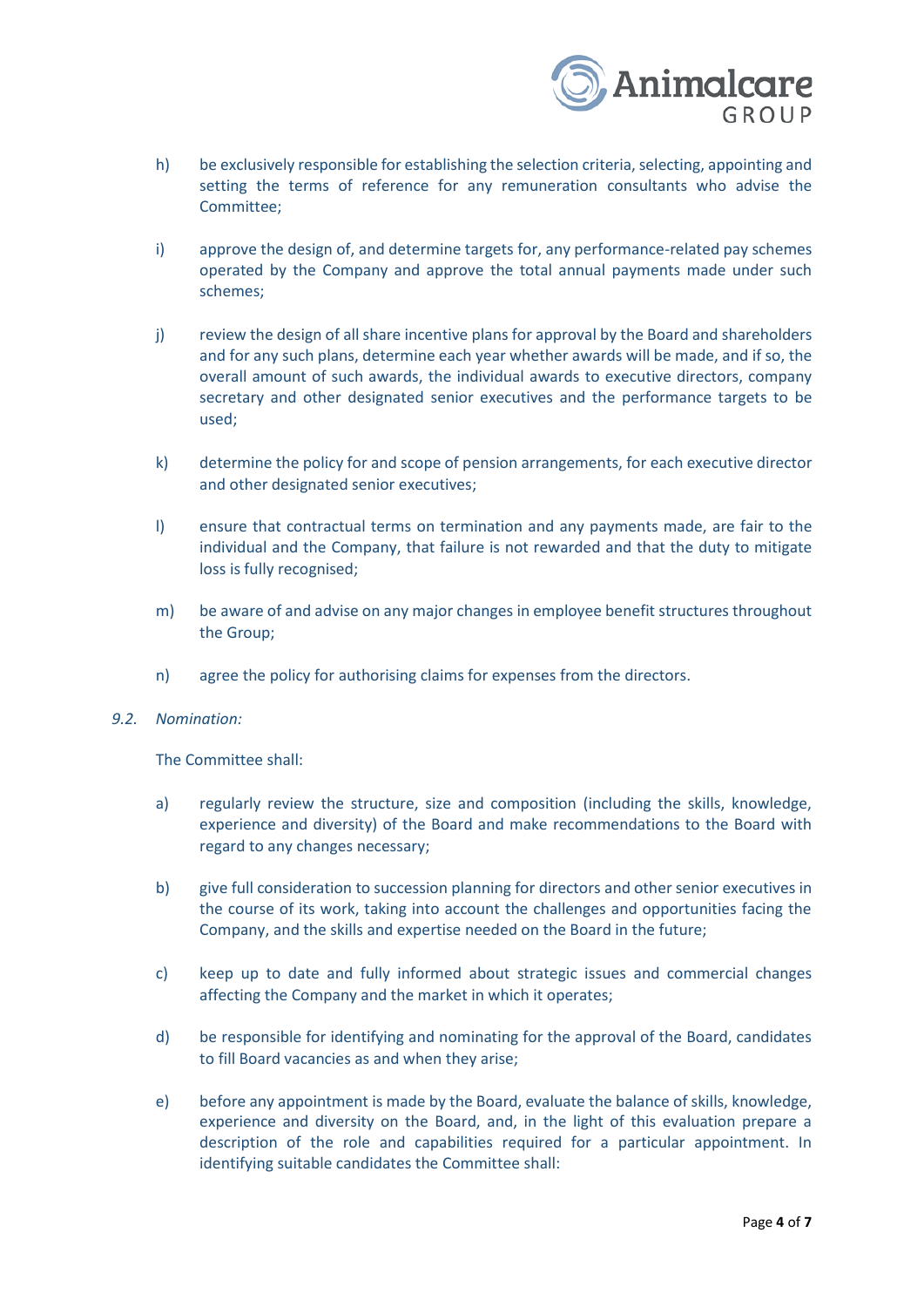

- i.) consider using open advertising or the services of external advisers to facilitate the search;
- ii.) consider candidates from a wide range of backgrounds;
- iii.) consider candidates on merit and against objective criteria and with due regard for the benefits of diversity on the Board, including gender, taking care that appointees have enough time available to devote to the position;
- f) for the appointment of theCompany chair, the Committee should prepare a job specification, including the time commitment expected. A proposed Company chair's other significant commitments should be disclosed to the Board before appointment and any changes to the Company chair's commitments should be reported to the Board as they arise;
- g) prior to the appointment of a director, the proposed appointee should be required to disclose any other business interests that may result in a conflict of interest and be required to report any future business interests that could result in a conflict of interest;
- h) keep under review any authorisations granted by the Board in connection with a directors' conflict of interest;
- i) ensure that on appointment to the Board, non-executive directors receive a formal letter of appointment setting out clearly what is expected of them in terms of time commitment, Committee service and involvement outside Board meetings;
- j) review the results of the Board performance evaluation process that relate to the composition of the Board;
- k) review annually the time required from non-executive directors. Performance evaluation should be used to assess whether the non-executive directors have devoted sufficient time to fulfil their duties;
- 9.4 The Committee shall also make recommendations to the Board concerning:
	- a) formulating plans for succession for both executive and non-executive directors and in particular for the key roles of Company chair and chief executive;
	- b) suitable candidates for the role of senior independent director;
	- c) membership of the audit and risk committee, and any other Board committees as appropriate, in consultation with the chairs of those committees;
	- d) the re-appointment of any non-executive director at the conclusion of their specified term of office having given due regard to their performance and ability to continue to contribute to the Board in the light of the knowledge, skills and experience required;
	- e) the re-election by shareholders of directors under the annual re-election provisions of the UK Corporate Governance Code or the retirement by rotation provisions in the Company's Articles of Association, having due regard to their performance and ability to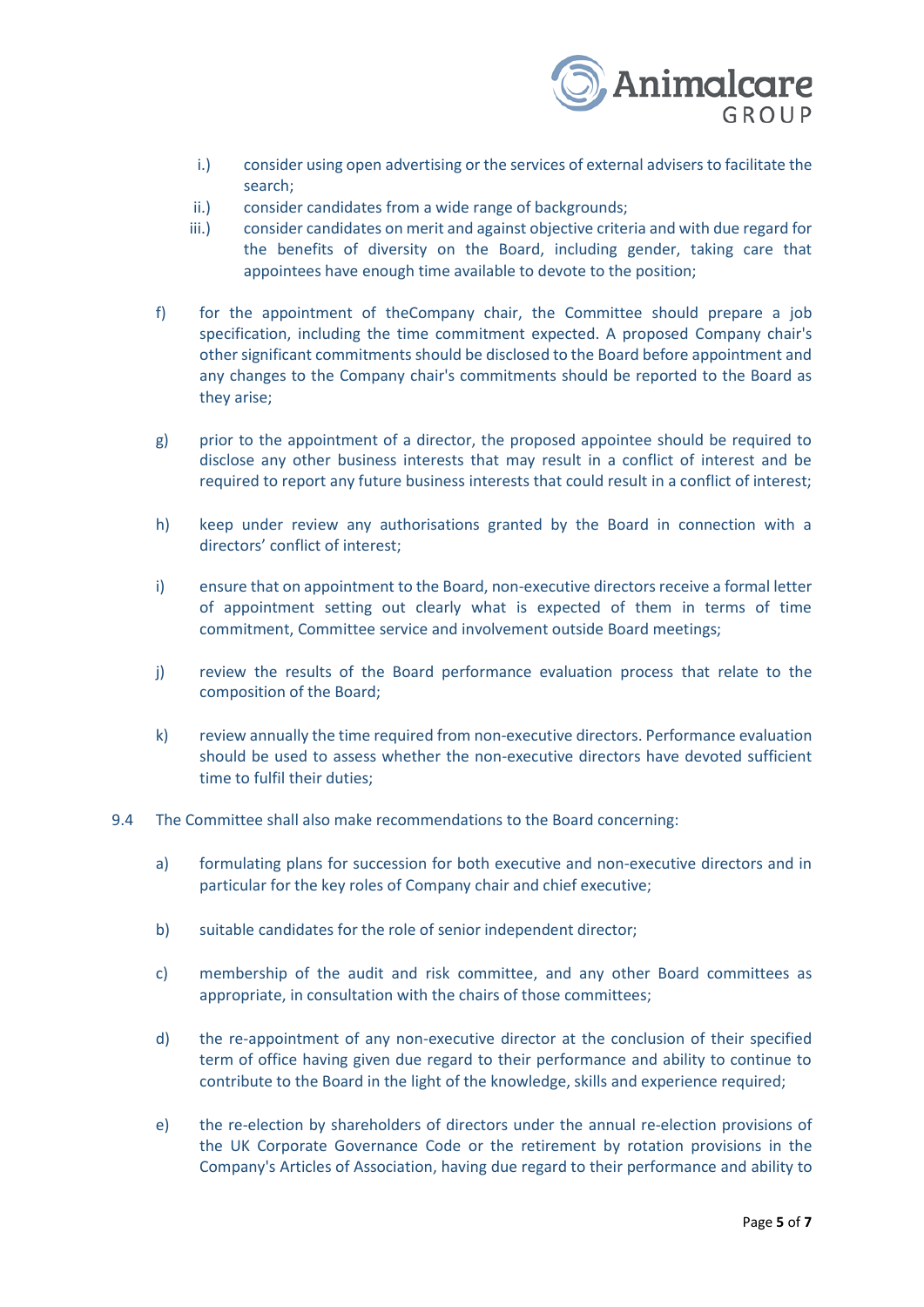

continue to contribute to the Board in the light of the knowledge, skills and experience required and the need for progressive refreshing of the Board (particularly in relation to directors being re-elected for a term beyond six years);

- f) any matters relating to the continuation in office of any director at any time including the suspension or termination of service of an executive director as an employee of the Company subject to the provisions of the law and their service contract; and
- g) the appointment of any director to executive or other office.

#### **10. Reporting responsibilities**

- 10.1. The Committee Chair shall report to the Board on its proceedings after each meeting on all matters within its duties and responsibilities.
- 10.2. The Committee shall make whatever recommendations to the Board it deems appropriate on any area within its remit where action or improvement is needed.
- 10.3. The Committee shall ensure that provisions regarding disclosure of information required by an AIM company in respect of remuneration matters are fulfilled. If the Committee has appointed remuneration consultants, the annual report of the Company's remuneration policy should identify such consultants and state whether they have any other connection with the Company.
- 10.4. Through the Committee Chair, the Committee shall ensure the Company maintains contact as required with its principal shareholders about remuneration.
- 10.5. The Committee may, if it deems it appropriate, produce a report to be included in the Company's annual report about its nomination related activities, the process used to make appointments and explain if external advice or open advertising has not been used. Where an external search agency has been used, it shall be identified in the annual report and a statement made as to whether it has any connection with the Company.

#### **11. Other Matters**

The Committee shall:

- a) have access to sufficient resources in order to carry out its duties, including access to the Company's secretary for assistance as required;
- b) be provided with appropriate and timely training, both in the form of an induction programme for new members and an ongoing basis for all members;
- c) give due consideration to laws and regulations, the provisions of the Code and the requirements of the AIM Rules and Disclosure Guidance and Transparency Rules, the Market Abuse Regulations and any other applicable rules, as appropriate; and
- d) arrange for periodic reviews of its own performance and, at least annually, review its constitution and terms of reference to ensure it is operating at maximum effectiveness and recommend any changes it considers necessary to the Board for approval.